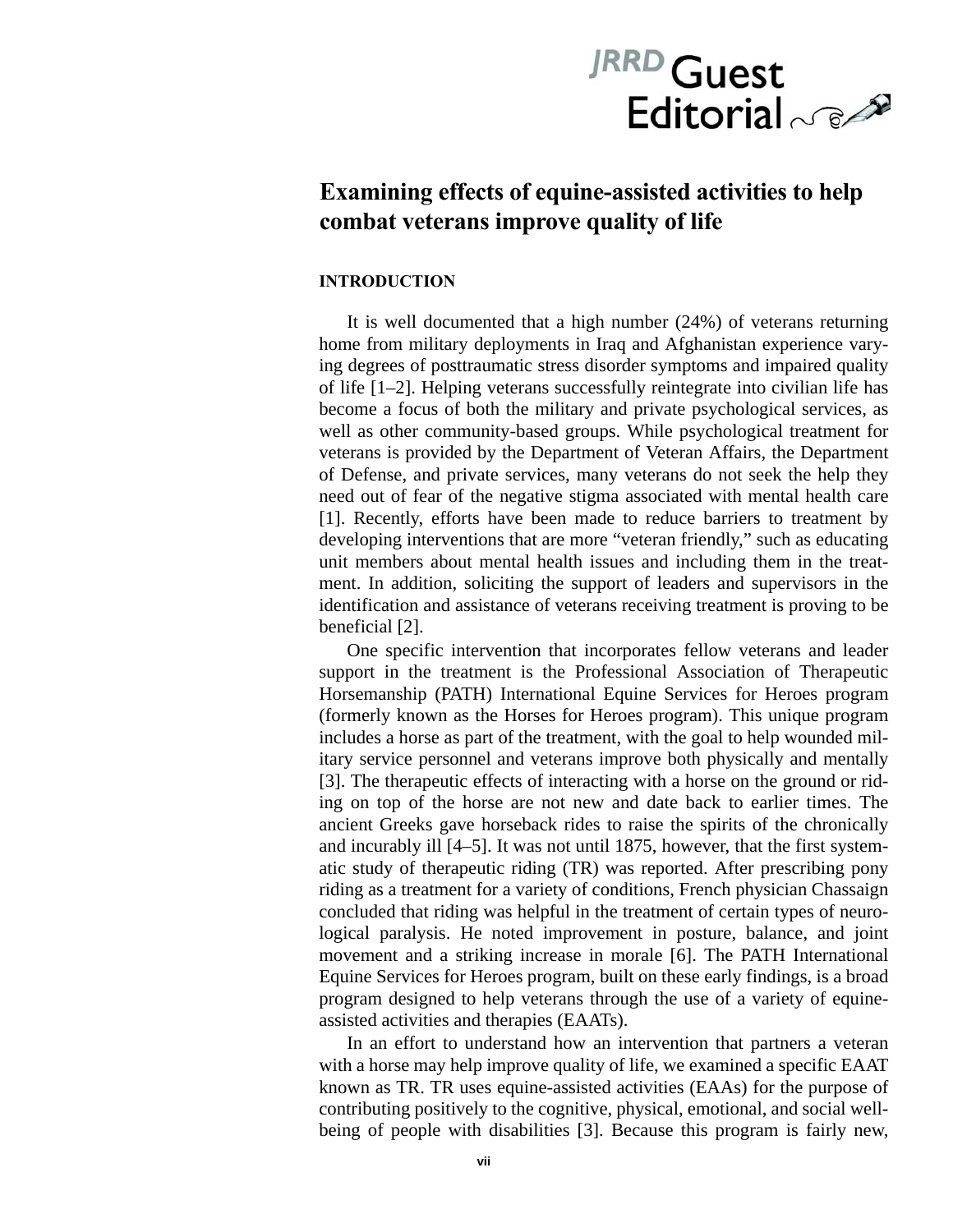#### **JRRD, Volume 50, Number 8, 2013**

officially started in 2007, little research has been conducted to determine the therapeutic effects on quality of life for veterans. Anecdotal evidence reported by individual riding centers from Web sites, newsletters, and press releases suggests positive outcomes in both physical and mental health from participating in this program, but more research is needed to validate the efficacy of the program. Furthermore, a recent Tricare decision that classified hippotherapy (a specific EAAT program designed to improve physical mobility) as "investigational" and not reimbursable makes it even more imperative to start the research conversation about the efficacy of using EAAT programs to treat combat veterans with mental and physical wounds.

## **STUDY**

The purpose of our exploratory study was to begin to address the need for research in EAA by assessing the changes in quality of life indicators and depression symptoms of veterans participating in a PATH International Equine Service for Heroes TR program. Our research design included both qualitative and quantitative data collection over a 24 wk period with 13 veterans. We chose the 36- Item Short Form Health Survey version 2 (SF-36v2) and Beck Depression Inventory-2nd edition (BDI-II) to assess changes in health behaviors and depression symptoms. We also included postintervention open-ended questions to determine emerging themes regarding the effect of EAA on the participants. (See "Methods" section in the **[Appen](http://www.rehab.research.va.gov/jour/2013/508/pdf/jrrd-2013-07-0159appn.pdf)[dix](http://www.rehab.research.va.gov/jour/2013/508/pdf/jrrd-2013-07-0159appn.pdf)** [available online only] for more information.)

## **Procedure**

The horses used in the TR program were trained by PATH International certified instructors and desensitized to situations and devices typically found in populations with physical and mental disabilities, such as wheelchairs, electric lifts, and prosthetics. The participant partnered with the horse in ground activities (grooming, leading, walking by hand) and riding activities (walking, trotting, going around objects such as cones and barrels, riding over uneven ground). All of these activities were designed to improve communication between the participant and horse, improve muscle function and coordination, and decrease stress.

The TR program included a fellowship time that consisted of a light meal and social time where the study participants could interact with other participants, veteran volunteers, and TR staff. Each participant was then matched with a veteran volunteer and a horse. The decision for which horse and which volunteer veteran a participant worked with was made by the staff team. Matching occurred by considering several key elements: what horse (if any) was requested by the participant, the weight of the participant and the stature of the horse, whether the participant wanted to ride and whether the horse (due to physical limitations) was able to be ridden or only used for ground work, and how well the horse and participant interacted with each other. A participant might need a talkative volunteer and a more interactive horse. In another case, a participant might seem to need a very calm horse and a calm volunteer. A participant's type of physical injury was also considered when matching the horse to the participant. A certain movement or size of a particular horse might be better for one participant than another. The human-equine partnership began with grooming and general horse care and progressed to riding if the participant was able to ride and chose to ride. In our study, all of the participants chose to ride by the end of the program. Each TR session was approximately 1 to 2 h in length and was conducted once a week.

## **Findings**

Participant responses to the postintervention questions indicated that the veterans signed up for the intervention because they were invited by another veteran, were looking for healing, felt helpless and/or hopeless, and/or were experiencing depression symptoms. When asked how their lives had changed since participating in the intervention, the theme that emerged most was an increased sociability. The participants commented that, "It helped build relationships outside of the house" and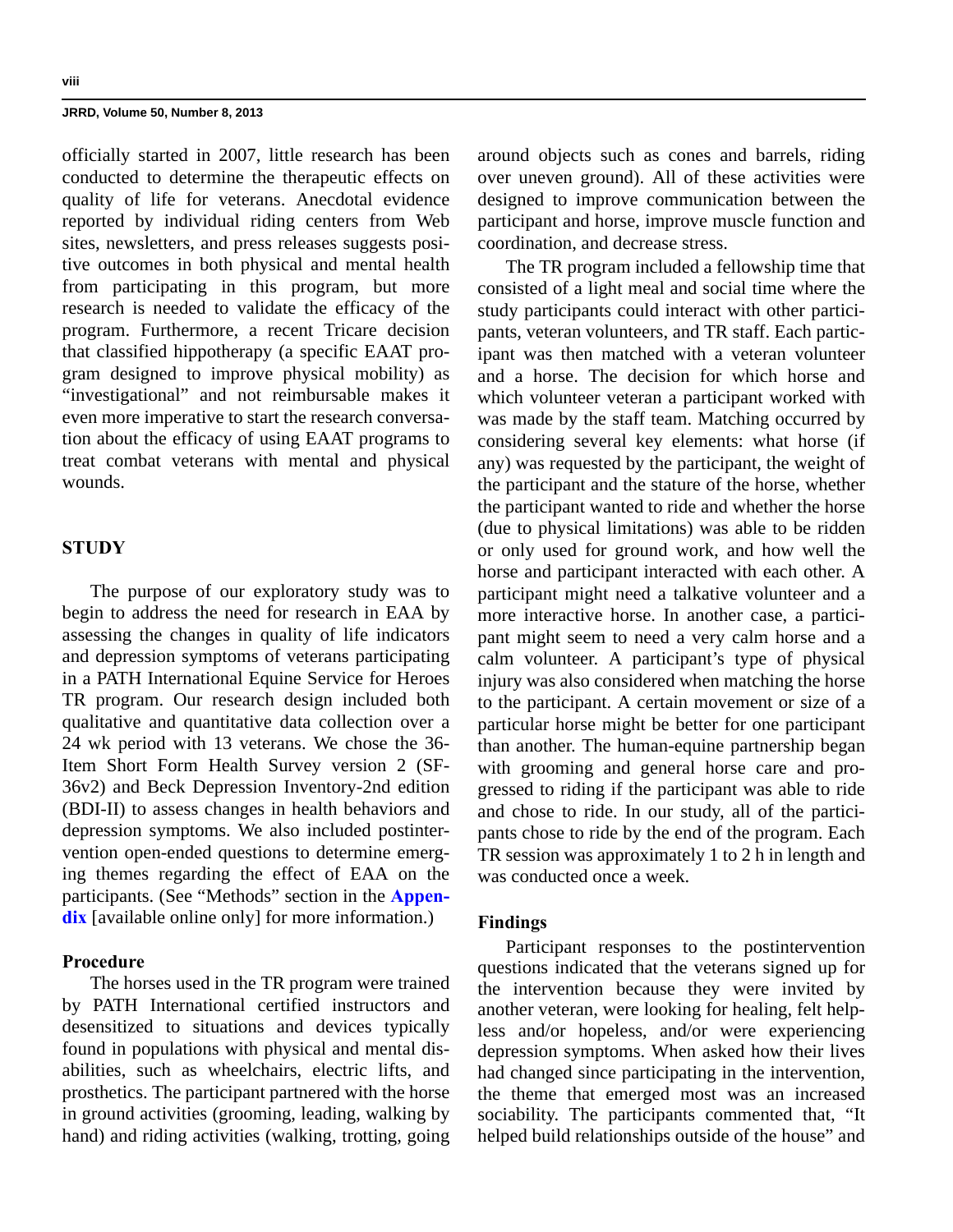"I talk to people. Shake people's hands." Other emerging themes included a reduction in isolation and an increase in trust of others. Many of the participants were isolating themselves in their homes. As one participant mentioned, "I really had no physical contact for a little over a year before I got here [TR center]." Most of the participants experienced these changes immediately or within weeks of starting the intervention. When asked what relationships were most important in the program and intervention, the staff and volunteers associated with the intervention were noted most often, followed by the horse. The participants used words such as "nonjudgmental," "intuitive" (reacting to the person's emotions), "a good listener," and "compassionate" to describe the difference between a horse and a person. One participant explained, "When you're with a horse, they give you kindness and compassion and love and they don't expect anything." When asked what they learned about themselves, the participants stated that they were stronger, more confident, and more open and accepting of others. Finally, the participants were asked to think about their futures and where they would like to be in 5 and 10 yr. The major themes that emerged were to be a better person, volunteering, having a career or going back to school, and to be able to release the stress and anxiety associated with past experiences.

Examination of the quality of life health behaviors and depression symptom scores revealed several interesting findings as well. First, not surprisingly, the baseline scores on the SF-36v2 were lower (indicating below average functioning) than the U.S. norm-based population on all eight subscales, with the lowest scores occurring in the domain assessing limitation due to emotional problems (Role Emotional). Also, the range of depression symptoms at baseline was quite large, with some participants indicating relatively little depression symptoms (score of 1) and others indicating severe depression symptoms (score of 43). Second, the participants who completed 12 sessions of TR reported an increase in scores over time in six of the eight health domains, which means that they were experiencing less physical and emotional limitations in those particular health domains over the **ix**

12 wk. Likewise, the participants who completed up to 24 TR sessions reported an increase in scores in seven of the eight health domains. Third, the participants indicated fewer depression symptoms over time, dropping almost 6 points. (See "Results" section in **[Appendix](http://www.rehab.research.va.gov/jour/2013/508/pdf/jrrd-2013-07-0159appn.pdf)** [available online only] for more information.)

### **DISCUSSION**

Overall, findings from our study indicate that combat veterans who participate in the TR program may find the experience beneficial in improving quality of life as it relates to selected health domains. Qualitative data collected from the postintervention interviews revealed emerging themes that provided a window into why and how some of the veterans found the TR intervention helpful with postwar life. Comparing and contrasting these themes with the quantitative data provided more insight into the changes experienced by the participants.

The participants were asked several questions, such as why they decided to participate in the intervention, what they learned about themselves from the process, and how working with a horse was different from working with other therapists. Themes of hopelessness, need for healing, isolation, and depression emerged as descriptors of their lives prior to the intervention. As one participant remarked, "I was stepping into severe depression. I was barely talking to anybody. I collapsed pretty much into myself and was on the verge of losing my career and everything I had worked for." These themes are reflected in the quantitative baseline data as well. The participants' baseline scores on both the SF-36v2 and the BDI-II indicated various levels of depression symptoms such as sadness, loss of energy, guilt, loss of interest in activities, hopelessness, and a corresponding diminished quality of life—all common to treatment-seeking Operation Iraqi Freedom, Operation Enduring Freedom, and Operation New Dawn veterans [7].

When the participants were asked to self-reflect on the changes they experienced as a result of the intervention, themes of increased sociability, reduced feelings of isolation, increased sense of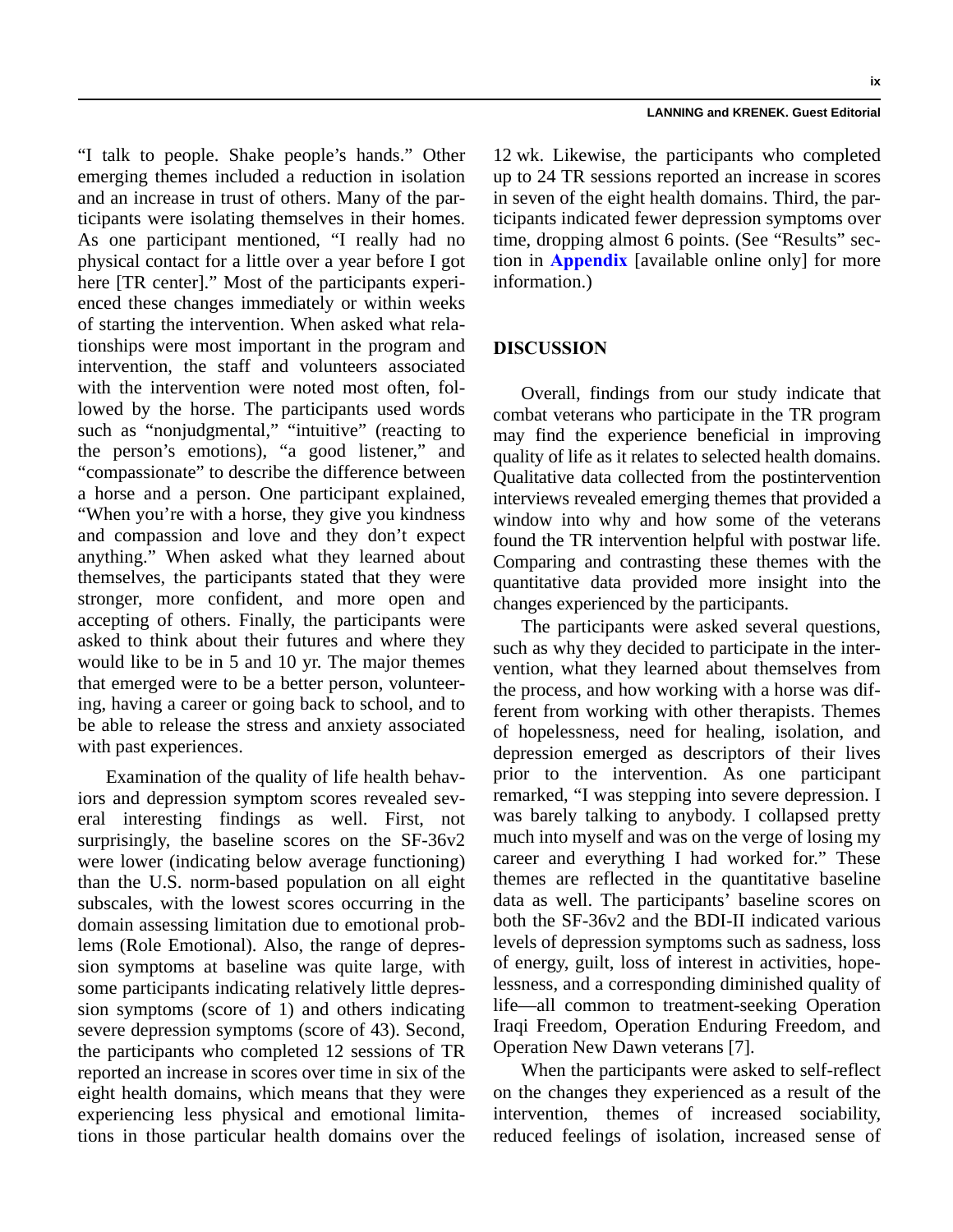trust and hope, and increased need to serve others were noted. Participants commented:

- "A lot of stress has been lifted and I have found a new lease on life."
- "I have gotten out of the house more."
- "I felt for a long time that my life was coming to an end and I wasn't very old for my life to be over."
- "I'm an officer so I'm used to taking care of people and being a mentor has been very important to me."

The participants stopped avoiding other people, became less detached from their surroundings, demonstrated more engagement with the horses and volunteers, began to express some form of hope, and in many cases, demonstrated improvement in physical symptoms. The program provided them with a safe environment in which they could selfexplore their postdeployment behaviors and emotions. As one participant explained, "You get forced to bring [problems] up and deal with them to the horse. It's pretty interesting. It's amazing. I noticed that has changed so I'm kind of dealing with it and I talk it out with a couple of people [I] kind of trust here. Well, I do trust here."

Tedeschi and Calhoun [8] posit that for posttraumatic growth (a positive psychological change experienced as a result of the struggle with highly challenging life circumstances) to occur, trauma survivors must rebuild their assumptions about the world around them, which starts with a new evaluation of self [9]. Psychological crisis can challenge a person's fundamental assumptions about his or her world, including benevolence, predictability, controllability of the world, safety, identity, and the future [10]. The environment is a key element to this rebuilding process and the "barn" environment appeared to provide that safe haven.

Results from the quantitative data seemed to indicate similar changes as those mentioned by the participants responding to postintervention questions regarding how the program affected their quality of life. The veterans participating in a minimum of 12 TR sessions (12 wk) reported an increase in scores in several health domains, such as general

health, vitality (energy level), and a reduction in the interference of emotional health on everyday activities. Participants continuing in the TR program (beyond 12 sessions) seemed to sustain many of the improvements in the health domains, including an increase in the aggregated mental health score. Questions that the participants answered as part of the SF-36v2 assessment were similar to the selfreflective answers given by the participants during the interviews. In order to assess the mental health, role emotional, and vitality health domains, the participants were asked questions such as—

- Do they feel tired?
- Do they have a lot of energy?
- Are they nervous?
- Do they feel calm and peaceful?
- Do they feel depressed?
- Do they accomplish less than they would like?

They were also asked to rate their health. One would expect that if the emerging themes from the interviews reflected positive changes in quality of life indicators after participating in TR then the quantitative would follow the same pattern, and in part, it did. However, the data from the BDI-II did not reflect the same degree of positive change as noted in the SF-36v2 data. While the participants reported less depression symptoms over time, the change in mean score was small and did not necessarily indicate a complete drop from one level of depression symptoms (i.e., severe, moderate, low) to another level. However, caution should be used in the interpretation of set points to determine levels of depression symptoms. Deardorf and Funabiki [11] and Hammen [12] acknowledge the difficulty in establishing universal set points to determine different degrees of depression. A better understanding of changes in depression symptoms may occur when measured changes are compared with changes in other constructs of interest [13]. Comparisons of BDI-II mean scores of both groups with the mental health domain mean scores of the SF-36v2 indicate a pattern of consistent improvement in depression symptoms over time.

One of the differences between EAA-type interventions and traditional therapy is the presence of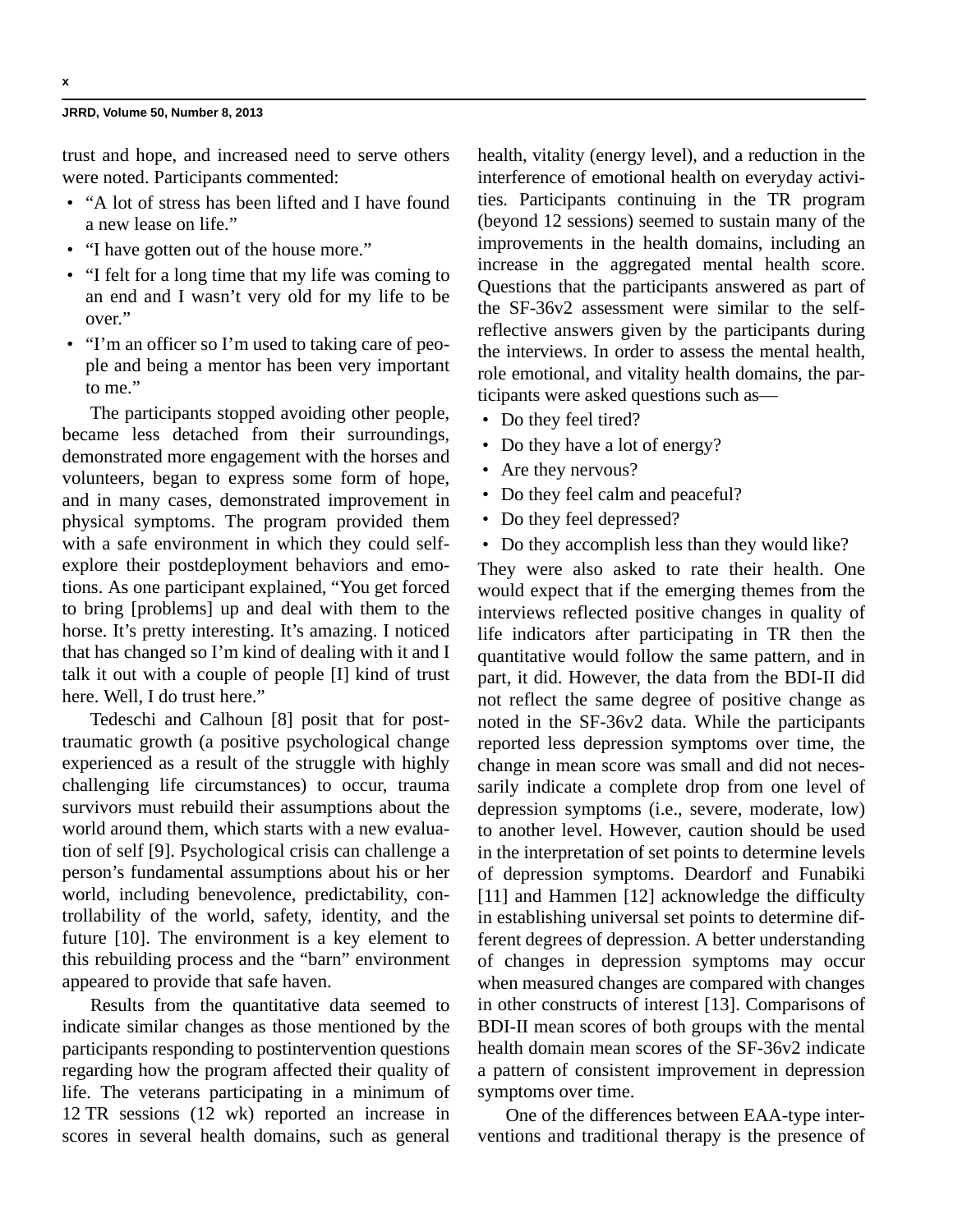#### **LANNING and KRENEK. Guest Editorial**

the horse; therefore, we wanted to explore this element further. The horse was part of the safe environment and seemed to contribute, in a unique way, to the personal growth of the participant. When the participants were asked about how working with a horse was different than working with other therapists, they used terms such as "nonjudgmental," "no expectations," and "compassion" to describe the horse. Some of the most revealing insights into the therapeutic effects of the horse came from the participants' complete statements. Two participants commented:

"When you're with a horse they give you kindness and compassion and love and they don't expect anything. They don't want to give you advice and they don't want to make things seem less than they are. They're just there for you."

"I learned that even though I have issues in my life, I can come here to this program and get past my issues by working with the horse. I get a natural raw benefit from it [TR]. It's [the horse] not a psychologist or a psychiatrist prescribing meds or telling me how they feel about a situation. The horse interacts with me in a way . . . it's a natural animal, makes me feel like you're part of the service again."

In general, participants commented that the horse gave them immediate feedback on their emotions by reacting to their behaviors and allowing them to process that information in a nonjudgmental environment. Interaction with the horse allowed the participants to see themselves in a different role—another important step toward growth [8]. As previously stated, this positive interaction, along with the support of other veterans in the program, provided an improved social network that may have led to a reduction in depression symptoms, a finding that is supported in the literature. Fava et al. found that using interventions that focus on personal growth, self-acceptance, and positive relationships can improve symptoms associated with mood and anxiety disorders [14]. The ability to feel safe and supported in their environment is an important first step for veterans to integrate into civilian life.

Theoretically, the reported changes in quality of life and depression symptoms may be contributed to a variety of factors. The mere exposure to positive, nonthreatening social interaction with fellow veterans and TR instructors may provide an atmosphere of comfort and social support for the participants. The social support theory has long been used to describe the positive health effects of human social companionship and interaction [15–16]. Further, Pietrzak et al. found that higher postdeployment social support was associated with decreased traumatic stress and depressive symptoms [17]. In a similar way, the horse may provide a type of social support or a safe "companion" for the veteran. The horse has also been noted to elicit a wide range of emotion and behaviors in humans, providing opportunities for personal growth [18]. The veteran may be able to relate to the horse's natural hypervigilance and instinct to escape when threatened [19], making the horse a likely companion for this special population. In addition, the act of riding the horse provides a unique therapeutic experience for veterans, especially those with physical disabilities and/or limited mobility. But beyond the physical improvements, TR may provide a type of "expanded world" for the participant with disabilities and/or limited mobility. It gives the individual a chance to participate and succeed at something like many others without disabilities, providing a normalizing and equalizing type of activity. Further, the excitement of riding may encourage the individual to talk about the experience and thus increase his or her interest in life [20]. Many of these conjectures were reflected and supported in the participants' responses to the postintervention questions.

## **LIMITATIONS**

While the findings from our study are encouraging and provide a preliminary foundation for further research, interpretation of the results is limited by the small sample size, lack of a control group, and attrition. Therefore, any inference toward establishing effectiveness is premature at this time. We also acknowledge the limitations of using self-reporting assessments with veterans. Veterans are trained to be strong and resilient. The veterans participating in this intervention were trained under the U.S. Army values of loyalty, duty, respect, selfless service, honor,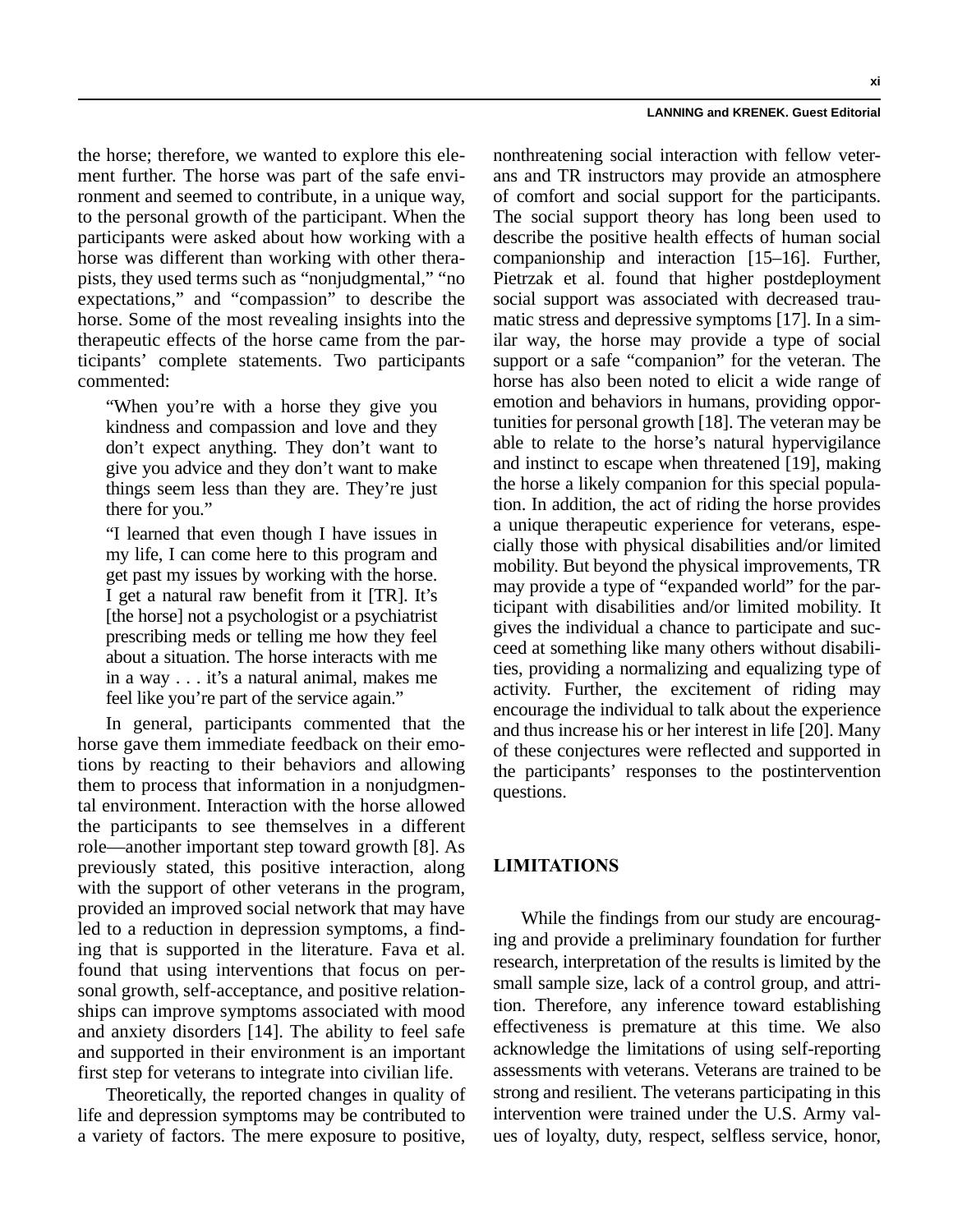**JRRD, Volume 50, Number 8, 2013**

integrity, and personal courage [21]. For the veteran, these values are not just learned, they are lived. Reporting mental health issues such as depression and/or anxiety is not easy and may lead to the veteran reporting that he or she is doing well when in reality he or she is struggling with many emotional issues. We were aware of this limitation prior to the start of the study and therefore chose to use qualitative postintervention interviews to help us identify gaps in the quantitative assessments and gain a deeper understanding of the program effect.

## **CONCLUSIONS**

In summary, our exploratory study highlights a novel and promising way to help combat veterans improve their quality of life. This is the first investigation we are aware of that used a mixed-methods approach to assess changes in quality of life indicators of veterans who participated in TR. Although it is unclear whether the TR intervention was responsible for the noted changes in health domains and depression symptoms—due to a lack of control conditions—there is overarching evidence that participating in this type of intervention was beneficial for the veterans. We strongly recommend that more research be conducted to elucidate the effect of the human-equine interaction and to explore the efficacy of EAA as a therapeutic modality for combat veterans trying to reintegrate into civilian life and work.

## *Beth A. Lanning, PhD, MCHES;1\* Nancy Krenek, PT, HPCS<sup>2</sup>*

<sup>1</sup>Department of Health, Human Performance, and Recreation, School of Education, Baylor University, Waco, TX; 2 Ride On Center For Kids, Georgetown, TX

\*Email: Beth\_Lanning@baylor.edu

## **ACKNOWLEDGMENTS**

## **Additional Contributions:**

We would like to thank the staff at the Ride On Center for Kids for all their help with this study and Joan Schroeder Cutler for her dedication to the veterans and her help with the initial implementation of this study.

**Funding/Support:** This material was based on work supported by the Texas Resources for Iraq-Afghanistan Deployment Fund, San Antonio, Texas.

## **REFERENCES**

- 1. Hoge CW, Castro CA, Messer SC, McGurk D, Cotting DI, Koffman RL. Combat duty in Iraq and Afghanistan, mental health problems, and barriers to care. N Engl J Med. 2004;351(1):13–22. [\[PMID:15229303\]](http://www.ncbi.nlm.nih.gov/entrez/query.fcgi?cmd=Retrieve&db=PubMed&list_uids=15229303&dopt=Abstract) [h](http://www.ncbi.nlm.nih.gov/entrez/query.fcgi?cmd=Retrieve&db=PubMed&list_uids=15229303&dopt=Abstract)[ttp://dx.doi.org/10.1056/NEJMoa040603](http://dx.doi.org/10.1056/NEJMoa040603)
- 2. Greene-Shortridge TM, Britt TW, Castro CA. The stigma of mental health problems in the military. Mil Med. 2007;172(2):157–61. [\[PMID:17357770\]](http://www.ncbi.nlm.nih.gov/entrez/query.fcgi?cmd=Retrieve&db=PubMed&list_uids=17357770&dopt=Abstract)
- 3. PATH International [Internet]. Denver (CO): Professional Association of Therapeutic Horsemanship International; 2013 [cited 2013 Jan 2]. Available from: [http://www.pathintl.org](http://www.pathintl.org/)
- 4. Brudvig RJ. Therapeutic horseback riding on a military base: One PT's experience. Clin Manage Phys Ther. 1988;8(3):30–32.
- 5. Hines L, Bustad L. Historical perspectives on human animal interaction. Phi Kappa Phi J. 1986;(Spring): 4–9.
- 6. American Hippotherapy Association [Internet]. Hippotherapy as a treatment strategy. Lafayette (CO): American Hippotherapy Association; 2010 [cited 2012 Dec 20]. Available from: [http://www.american](http://www.americanhippotherapyassociation.org/hippotherapy/hippotherapy-as-a-treatment-strategy) hippotherapy [association.org/hippotherapy/hippotherapy-as-a-treatment](http://www.americanhippotherapyassociation.org/hippotherapy/hippotherapy-as-a-treatment-strategy)[strategy](http://www.americanhippotherapyassociation.org/hippotherapy/hippotherapy-as-a-treatment-strategy)
- 7. Tsai J, Pietrzak RH, Southwick SM, Harpaz-Rotem I. Examining the dimensionality of combat-related posttraumatic stress and depressive symptoms in treatment-seeking OEF/OIF/OND veterans. J Affect Disord. 2011;135(1–3):310–14. [\[PMID:21782249\]](http://www.ncbi.nlm.nih.gov/entrez/query.fcgi?cmd=Retrieve&db=PubMed&list_uids=21782249&dopt=Abstract) [h](http://www.ncbi.nlm.nih.gov/entrez/query.fcgi?cmd=Retrieve&db=PubMed&list_uids=21782249&dopt=Abstract)[ttp://dx.doi.org/10.1016/j.jad.2011.06.057](http://dx.doi.org/10.1016/j.jad.2011.06.057)
- 8. Tedeschi RG, Calhoun LG. The Posttraumatic Growth Inventory: Measuring the positive legacy of trauma. J Trauma Stress. 1996;9(3):455–71. [\[PMID:8827649\]](http://www.ncbi.nlm.nih.gov/entrez/query.fcgi?cmd=Retrieve&db=PubMed&list_uids=8827649&dopt=Abstract) [h](http://www.ncbi.nlm.nih.gov/entrez/query.fcgi?cmd=Retrieve&db=PubMed&list_uids=8827649&dopt=Abstract)[ttp://dx.doi.org/10.1002/jts.2490090305](http://dx.doi.org/10.1002/jts.2490090305)
- 9. Calhoun LG, Tedeschi RG. Posttraumatic growth: The positive lessons of loss. In: Neimeyer RA, editor. Meaning reconstruction and the experience of